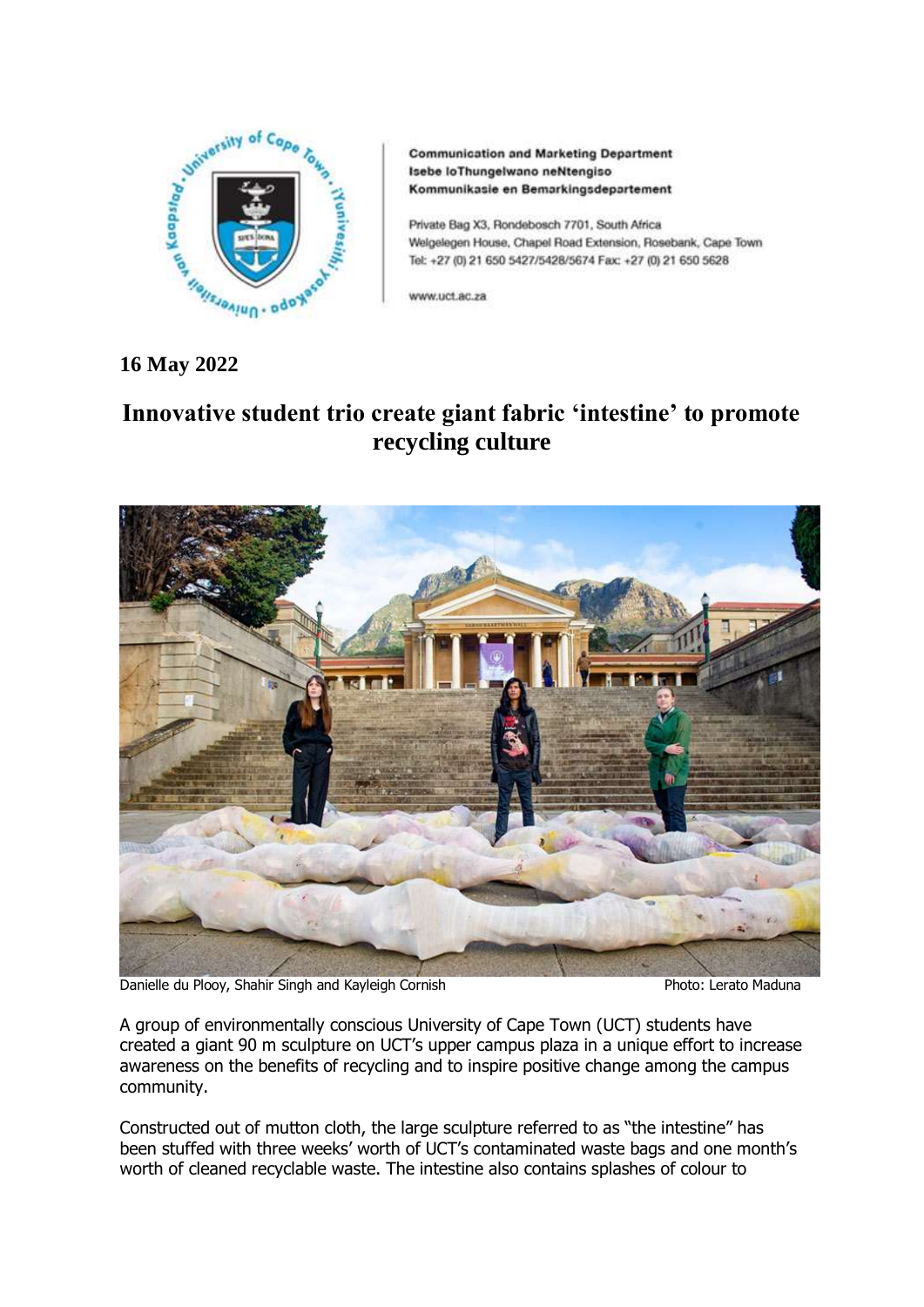indicate the location of the clean recycled waste in green and the contaminated waste in yellow and purple.

The project forms part of the Khusela Ikamva Sustainable Campus Project – a transdisciplinary collaborative effort initiated to set the university as a "Living Lab" and to maximise its reach and impact. The project is also a key enabler in transforming UCT's institutional fabric to reduce its ecological footprint, support the university's environmental sustainability strategy and achieve a more sustainable campus.

"Our project intends to comment on UCT staff and students' recycling consciousness and to challenge the university to find ways to improve its recycling system," said group member Kayleigh Cornish.

### **A unique project**

The project, Cornish said, is inspired by a series of photographs by photographer Chris Jordon, which sadly captured how birds consumed plastic. "From Chris's photographs we were inspired to create this intestine filled with waste and bursting at different points to illustrate and capture the violent effect pollution has on wildlife," she said.

The project aimed to pique students and staff interest as they entered the plaza and provide them with a surreal and enlightening experience on pollution. Cornish said the sculpture generated questions and debate – especially during the setup phase on Tuesday, 10 May. And students were fascinated and reacted positively when the group explained their reasons for creating it.

### **Promoting a recycling culture**

Cornish created the sculpture in partnership with fellow students Danielle du Plooy and Shahir Singh. The trio are students at the Michaelis School of Fine Art and hope the project will promote a culture of recycling and inspire change across campus.

"As a university, we need to ensure that there are enough bins around campus and that the general waste and recycling waste bins are coupled up. We also need to educate students and staff on recycling," she said.

More than that, it's important that bins are clearly marked and that waste collection companies always use the right bags. These suggestions, she added, will improve the recycling culture and reduce the amount of waste in and around campus and the city.

### **Next steps**

Manfred Braune, the director of environmental suitability at UCT, said he is impressed by the project. "Art is an important and effective way to create awareness about our many environmental challenges. Well done to these students for their creativity and passion that is so evident in this excellent art installation," he said.

Currently, the students are in conversation with Braune on how to use the project on other parts of campus, to extend its life and raise further awareness on the importance of recycling. Once the work has run its course, Cornish said the contaminated waste will be returned to UCT, and the recyclable waste will be recycled. The mutton cloth will be washed and donated to UCT's Art Department to be used as scrap fabric for cleaning.

Story by Niémah Davids, UCT News.